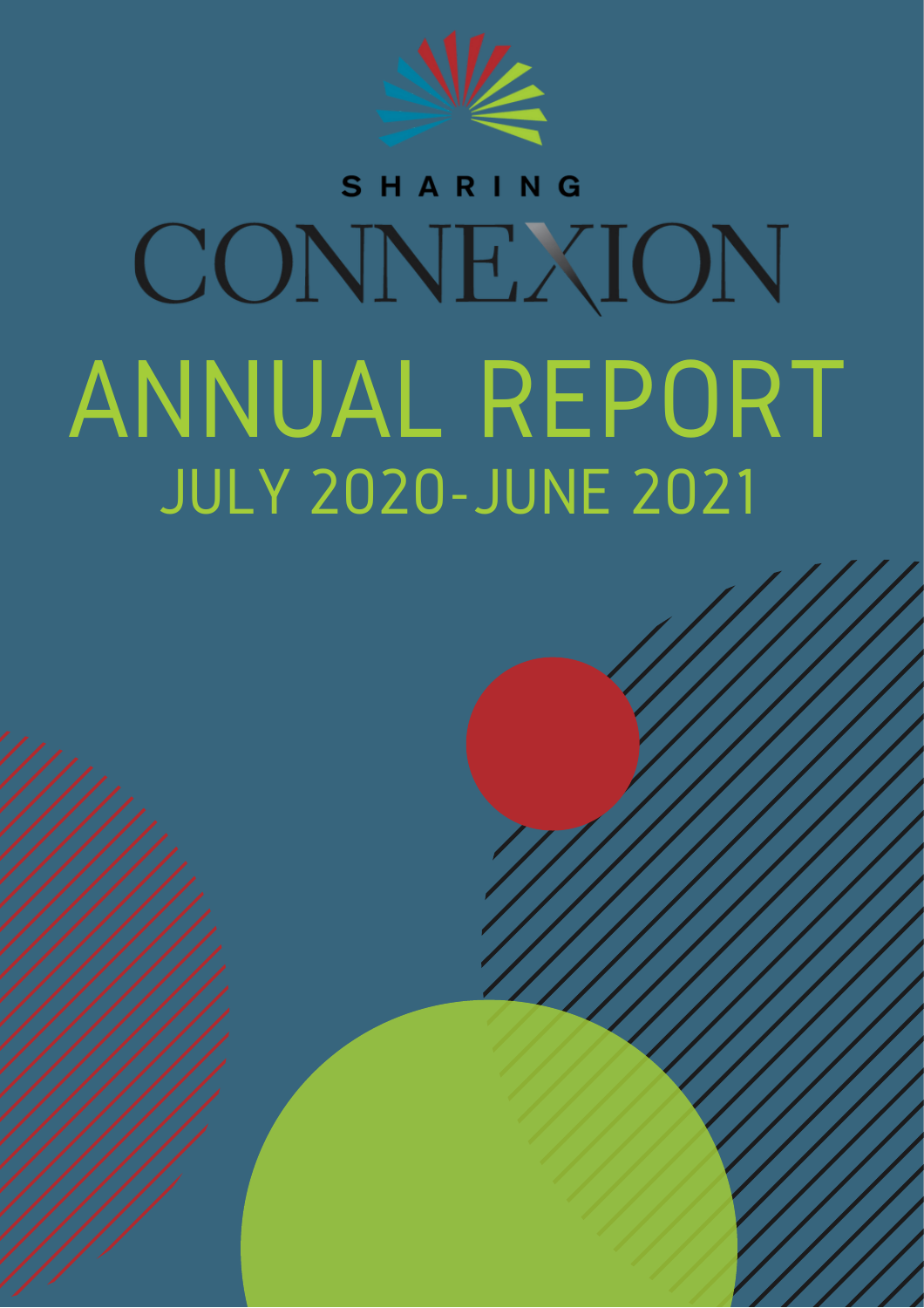## YEAR IN REVIEW

Sharing Connexion completed a 2-year real estate donation project with Children's Hospital Colorado Foundation. The Real Estate Donation program is intended to empower nonprofit fundraising through the facilitation of real estate donations. After making needed improvements to the property and subdividing it into four lots, the sales equaled a combined total of over \$1.4 million. The result was over \$1 million of net proceeds to Children's Hospital Colorado Foundation – doubling the donor gift impact! Additionally, Sharing Connexion received approximately \$110,000 toward its Capital Fund for mission-driven programs. Sharing Connexion also worked with another nonprofit, Chai Lifeline, processing two donations of real estate on their behalf. One donation was sold during this year, resulting in \$47,500 dollars toward Chai Lifeline's mission, to bring joy and hope to children, families, and communities impacted by serious illness or loss.

Two hundred and eighty-two households found a new affordable home to live in Gypsum, Colorado's Spring Creek Apartments. This project, financed in part by a Sharing Connexion bridge loan through the Real Estate Impact program created 150 units for households earning 60% of area median income and 132 households earning 80-120% of area median income, an income especially underserved in Colorado resort communities.

### **Mission**

**To provide affordable housing organizations and nonprofit with real estate expertise, funding, and preservation.**

During this year, another Real Estate Impact loan was completed, Bud's Warehouse, an economic development nonprofit operating a thrift store and job-training program for individuals rebuilding lives from addiction, homelessness and prison, was able to pay off their prior financing support, demonstrating their stability in the community.

Sharing Connexion acquired 1550 Elmira St in Aurora, Colorado assisting local resource center and food bank nonprofit, Caring and Sharing Community Resource and Transformation Center, or Caring & Sharing for short. This project is an initiative of Sharing Connexion's Real Estate Rescue program, which preserves and protects nonprofit real estate assets from displacement through a unique short-term acquisition solution. At closing, Sharing Connexion provided 3 years of rent stabilization (honoring their current \$1,500/month below-market lease) and included a three-year purchase option. The purchase option is fixed at the purchase price with a 2% escalation to cover Sharing Connexion's operating costs. Additionally, another previous Real Estate Rescue program engaged for Extended Hands of Hope, was purchased, stabilizing the living situation for girls coming out of sex trafficking.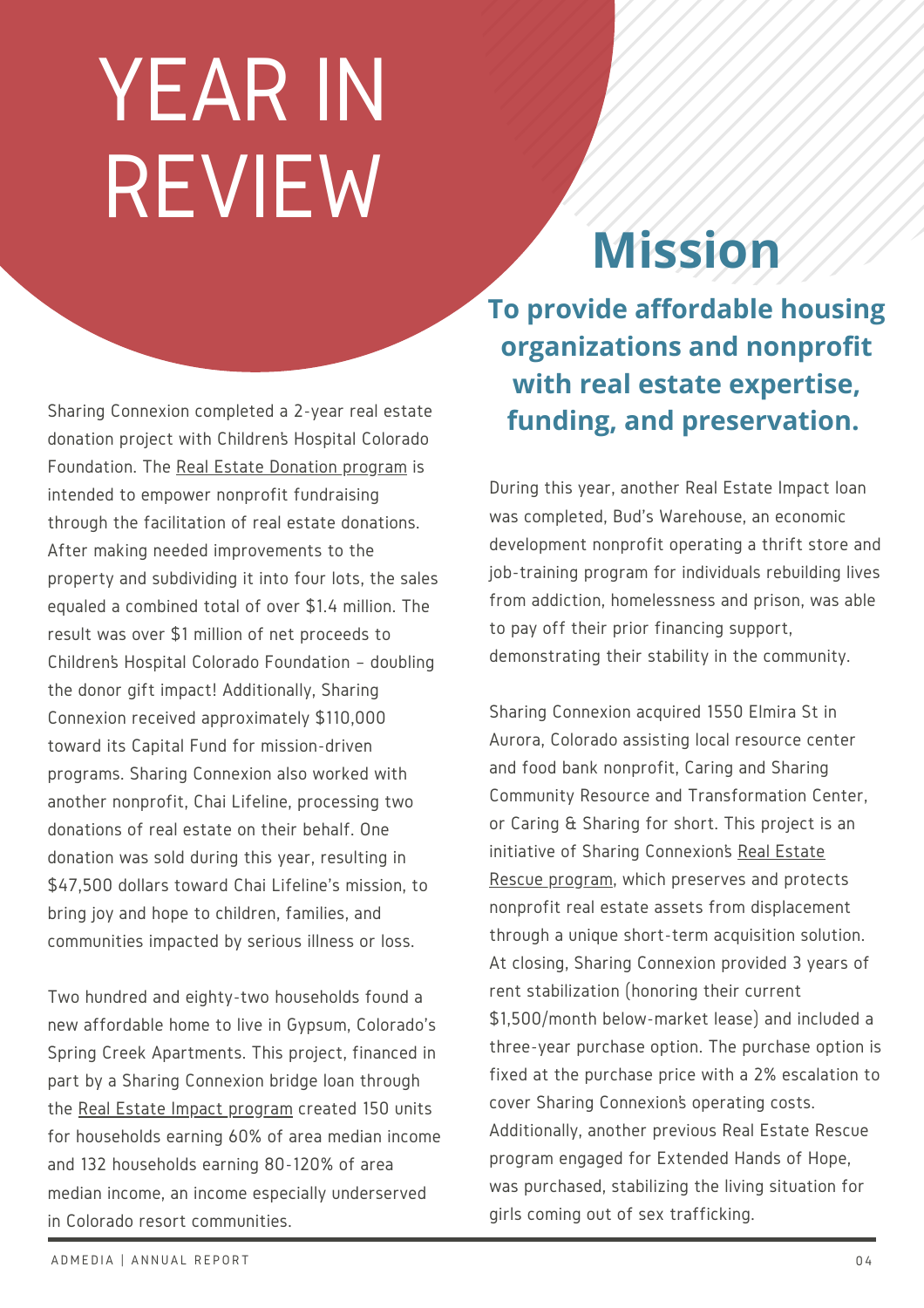## YEAR IN NUMBERS





SUPPORTED BY SHARING CONNEXION'S PROGRAMS



MANAGED, 3 OF WHICH WERE SOLD AND COMPLETED

#### 282 AFFORDABLE HOUSING UNITS SUPPORTED